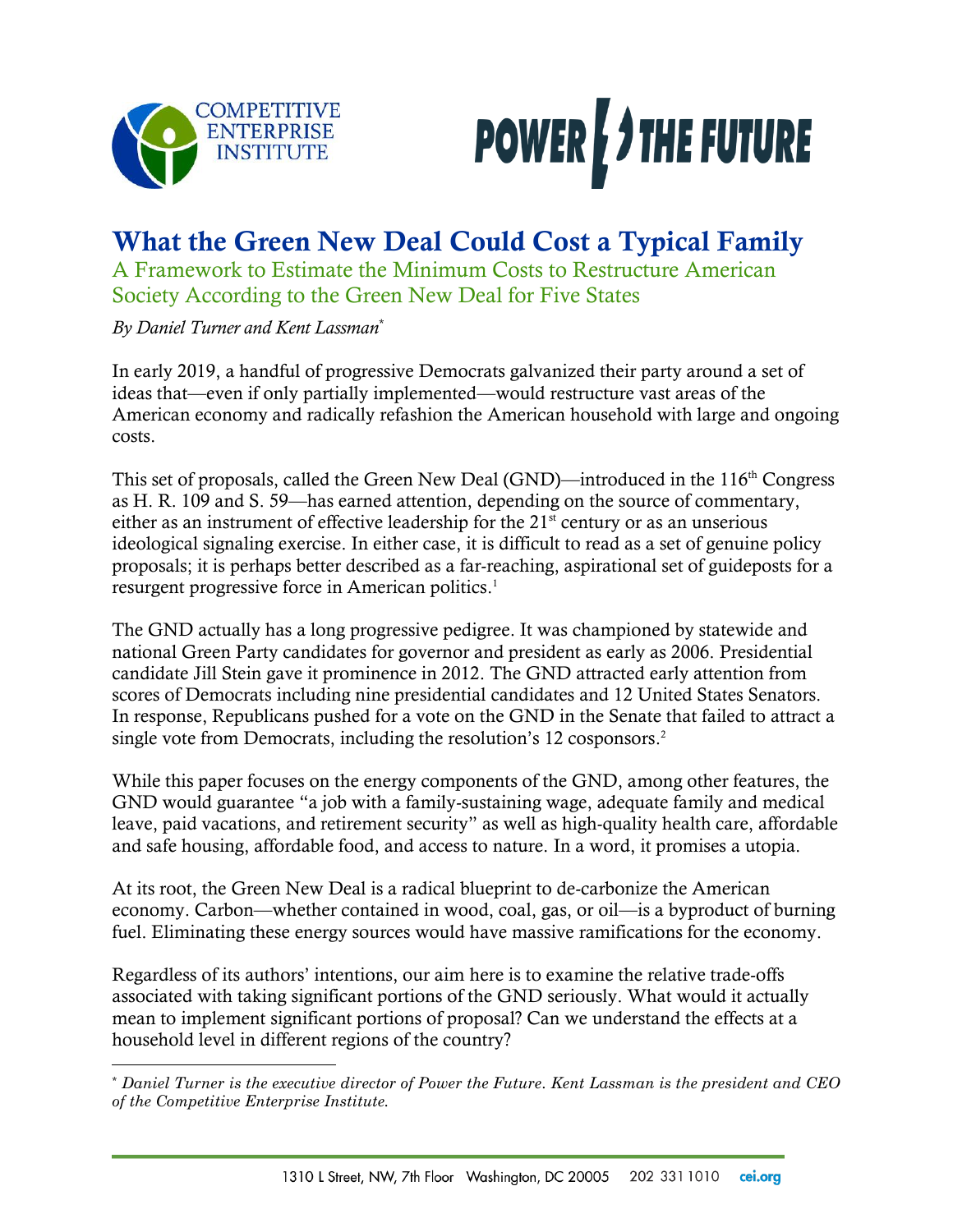To that end, the following analysis examines the transformation of electricity production, transportation and elements of shipping, as well as construction in five representative states that implementation of the GND would necessitate. It requires a considerable number of assumptions that we share in order to allow the reader to come to his or her own conclusions about the merits of the GND compared to alternative uses of scarce societal resources.

The sum of our analysis is not favorable for the GND's advocates. At best, it can be described as an overwhelmingly expensive proposal reliant on technologies that have not yet been invented. More likely, the GND would drive the American economy into a steep economic depression, while putting off-limits affordable energy necessary for basic social institutions like hospitals, schools, clean water and sanitation, cargo shipments, and the inputs needed for the production and transport of the majority of America's food supply. We do not include in this analysis estimates of the cost of the non-energy components of the GND. Those costs might dwarf the energy-related costs by an order of magnitude.

For each of five states, we provide a range of estimated costs as well as a best estimate.

# **Findings**

At a minimum, the GND would impose large and recurring costs on American households.<sup>3</sup> We conclude that in four of the five states analyzed—Florida, New Hampshire, New Mexico, and Pennsylvania—the GND would cost a typical family more than \$70,000 in the first year of implementation, approximately \$45,000 for each of the next four years, and more than \$37,000 each year thereafter. In Alaska, estimated costs are much higher: more than \$100,000 in year one, \$73,000 in the subsequent four years, and more than \$67,000 each year thereafter.

| <b>State</b>  | Year 1 Household<br>Costs | <b>Annual Household</b><br>Costs Years 2-5 | <b>Annual Household</b><br><b>Costs Years 6 and Ever</b><br>After |
|---------------|---------------------------|--------------------------------------------|-------------------------------------------------------------------|
| Alaska        | \$100,505                 | \$73,092                                   | \$67,536                                                          |
| Florida       | \$73,010                  | \$45,597                                   | \$37,832                                                          |
| New Hampshire | \$72,463                  | \$45,050                                   | \$37,454                                                          |
| New Mexico    | \$71,910                  | \$44,497                                   | \$37,977                                                          |
| Pennsylvania  | \$72,439                  | \$45,026                                   | \$38,506                                                          |

# **Sum of Household Costs**

# **Methodology**

While the Green New Deal is a wide-ranging proposal, it ultimately amounts to an imposition of a significant set of constraints on the energy sector. At present, Americans consume energy from many different resources. In general, fossil fuels and some renewable fuels directly power most transportation, and much of the equipment in the industrial,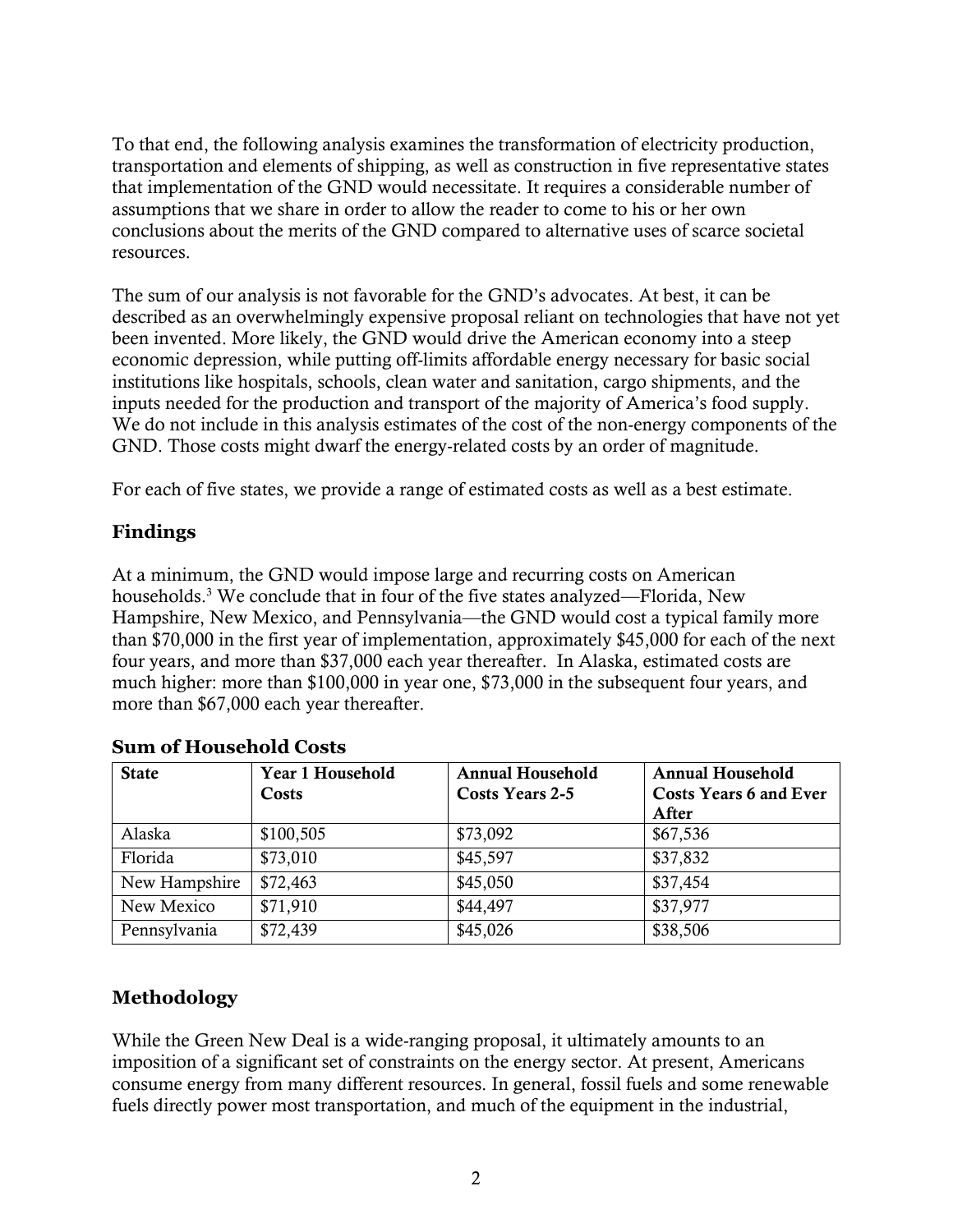commercial, and household sectors. The GND would likely reduce the net energy consumption by these sectors while shifting all energy demand either to the electric grid or toward self-contained renewable sources like solar panel arrays designed to power particular units. Implementation of the GND would shift energy consumption entirely to electric current from today's primary sources, including fossil fuels.

Benjamin Zycher of the American Enterprise Institute has analyzed the cost of electricity under the GND.<sup>4</sup> His study looks at current electricity generation and estimates what it would cost to replace all non-GND compliant electricity generation—such as coal, natural gas, petroleum, and nuclear—with wind and solar power. Zycher also looks at the cost of emissions, transmission, backup power, and land for the replacement capacity.

Zycher's analysis is understated because it does not calculate additional demand for electricity—the dynamic effects of policy changes—that would obtain as a result of GND implementation. Zycher's low-end estimate addresses the transformation of current power generation to GND power. Of course, other provisions of the GND would generate significant demand increases. In addition, Zycher's cost estimates extend indefinitely and would affect American households far into the future.

Energy research firm Wood Mackenzie estimates that the greening of the U.S. power sector would cost approximately \$35,000 per household and take 20 years.<sup>5</sup> Wood Mackenzie estimate a total price tag of some \$4.7 trillion, including around \$1.5 trillion to add 1,600 gigawatts of wind and solar capacity and \$2.5 trillion of investments in 900 gigawatts of storage. Another \$700 billion is estimated for new high transmission power lines to move that electricity from sun-drenched deserts and windswept plains to the urban areas where it would be used.

Most provisions of the GND are so broad and open-ended that the list of potential programs necessary to implement the program is limited by the capacity of legislators to imagine a new government program. Therefore, it is impossible to calculate the whole or maximum cost of the GND. However, other parts of the GND are more precise, sufficiently so that an approximate minimum cost estimate is available.

In addition to increased costs due to electric generation compliant with the GND renewable mandate, the GND calls for:

- 1. The elimination of "pollution and greenhouse gas emissions from the transportation sector as much as is technologically feasible;"
- 2. "[U]pgrading all existing buildings in the United States and building new buildings to achieve maximal energy efficiency, water efficiency, safety, affordability, comfort, and durability, including through electrification;"<sup>6</sup>
- 3. Where technologically feasible, the elimination of the use of fossil fuels and other combustible, greenhouse gas-emitting energy sources.

This study evaluates the estimated cost of the GND in four specific categories across five model states. The categories are: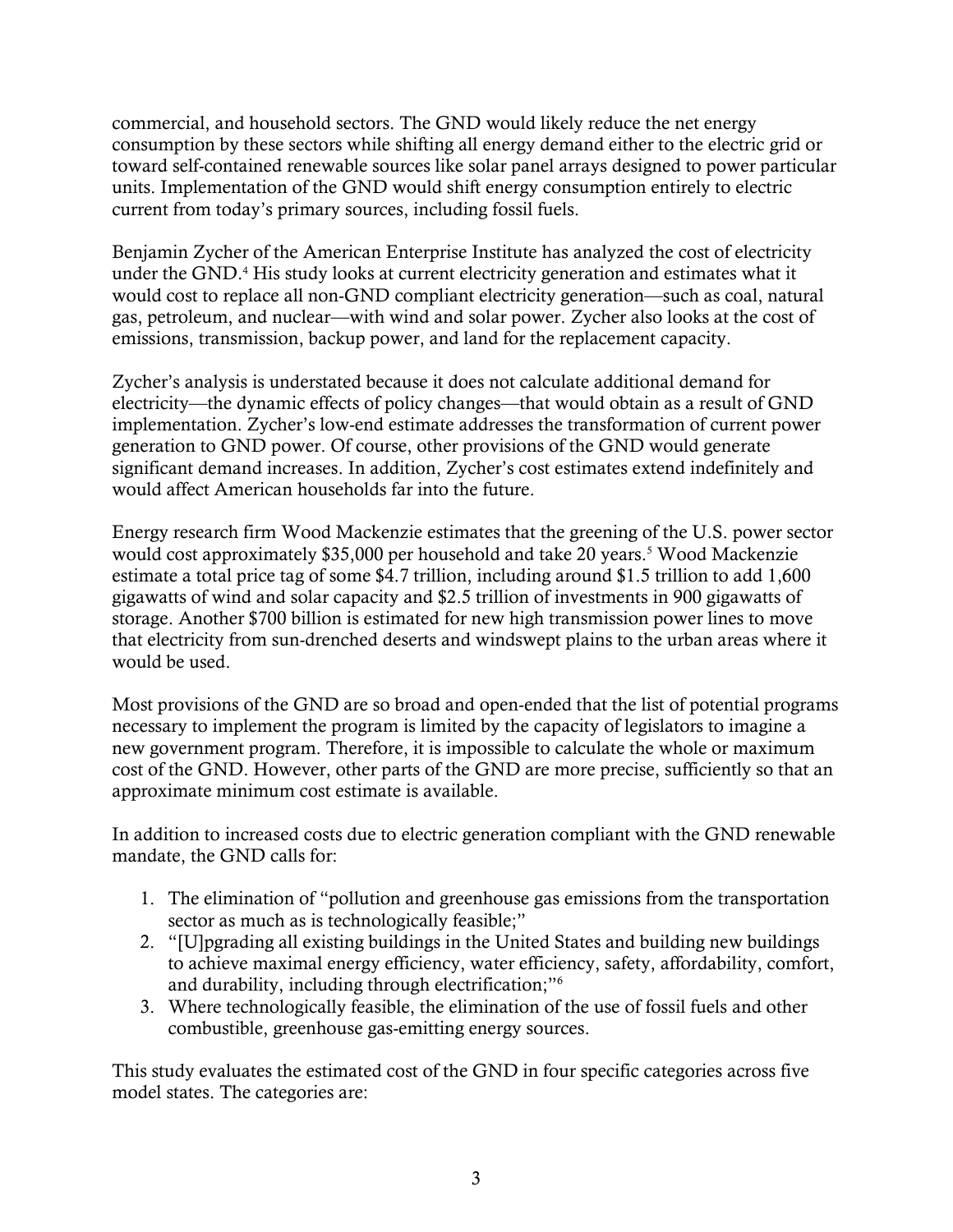- 1. Additional electricity demand;
- 2. Costs associated with shipping and the logistics industry;
- 3. New vehicles; and
- 4. Building retrofits.

These cost estimates were made with the available data and analysis. However, they are only low-end approximations given the unprecedented scope of the GND. A key source, in addition to Zycher's analysis, was produced in early 2019 by Douglas Holtz-Eakin and Dan Bosch of the American Action Forum.<sup>7</sup> Of interest for our analysis, Holtz-Eakin and Bosch estimate the costs of a "low-carbon electricity grid" (at \$5.4 trillion versus Zycher's \$8.95 trillion annual expenditures) as well as the costs of a zero-emission transportation system, and a national policy for "green housing."

Taken together and married to our own analysis, these estimates develop a floor of expectations for the costs associated with the implementation of the GND in the near and intermediate term.

The five selected states demonstrate diverse climates, geography, economies, and populations.

- Alaska is a remote, sparsely populated, and cold state.
- Florida is one of the largest states in terms of population and economy, undoubtedly the economic powerhouse of the Southeast, in a warm climate.
- New Hampshire is a small state that is well connected with larger economies in the region in a cold climate.
- New Mexico is a small state in terms of population, but large geographically, is generally warmer, and is situated between significant large states by all metrics.
- Pennsylvania is a large state in terms of geography, economy, and population in a mild-colder climate and is well integrated with the largest regional economy in the United States.

# **Previous Analysis**

Evaluating the impact of the GND in these states will provide a glimpse into the proposal's broader national impact and information similar states can use to infer their own cost estimates.

As shown in Figure 1, earlier analyses provide a range of new, annual costs expected for each household in each of our states from a low-end \$24,820 in New Hampshire to upward of \$89,000 in all our states. These estimates cover only three aspects of the GND proposals and do not include the dynamic effects of increased demand on the power grid, for example, from a fleet of electric cars or the transformation of all automobiles to zero-emission vehicles.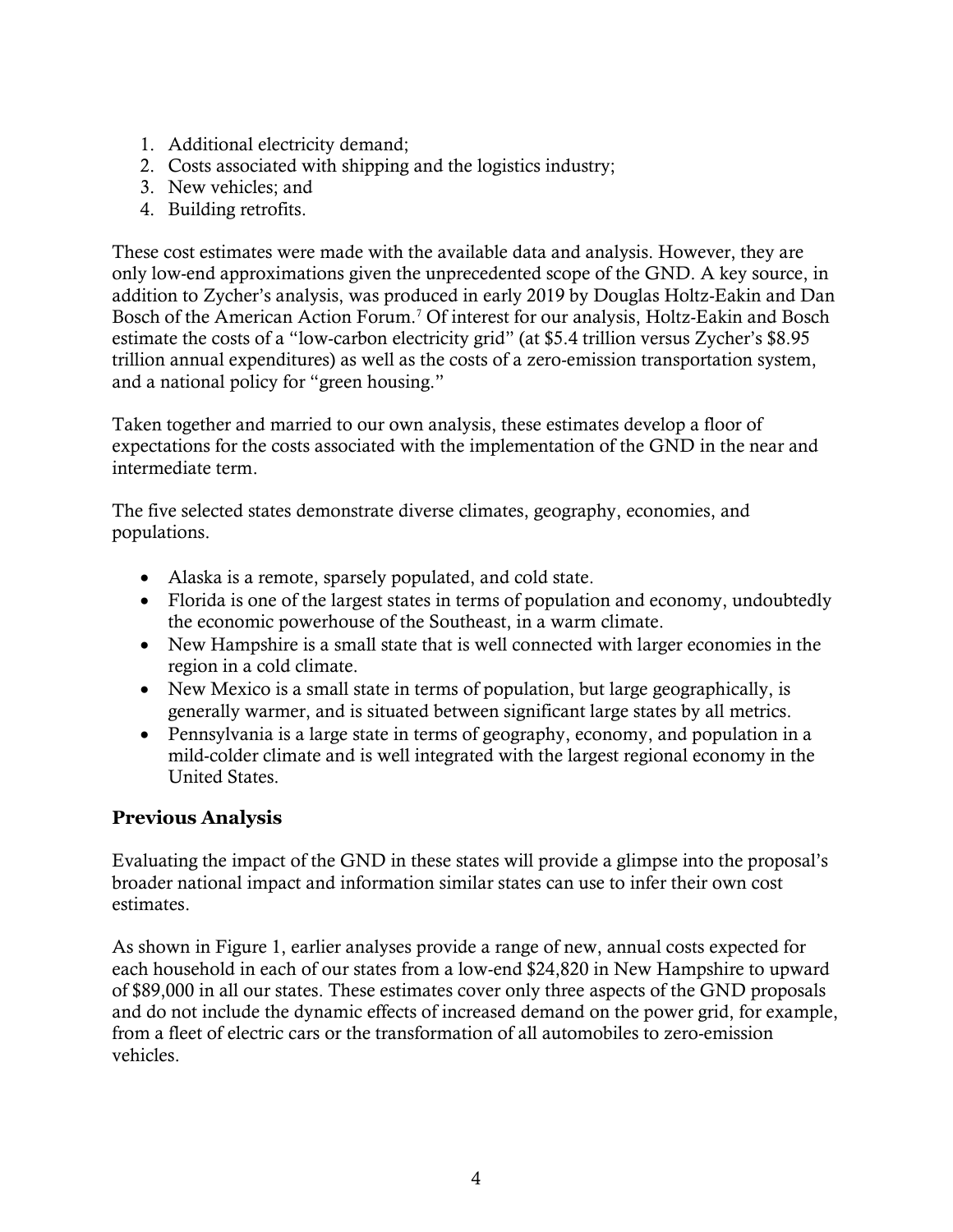The cost estimates for the power grid and transportation system do not include the costs necessary to replace or retrofit machinery currently dependent on fossil fuels or other combustibles. Such an estimate would require an inventory of every machine of this type in the country, from propane-powered forklifts to natural gas stoves to diesel-powered tugboats, as well as cost estimates of all replacement technology capable of being indirectly powered by wind and solar and necessary to achieve parity in terms of their ability to perform the same work. Therefore, not counted in this analysis are road-building and maintenance equipment, tractors and other farm equipment, or the standard tools of heavy construction for, among other things, new buildings, windmills, solar and other alternative energy facilities.

| <b>State</b> | <b>Millions of</b>      | Annual           | Wood       | Holtz-                    | Holtz-Eakin    | Holtz-       | Range of    |
|--------------|-------------------------|------------------|------------|---------------------------|----------------|--------------|-------------|
|              | Households <sup>8</sup> | Household        | Mackenzie  | Eakin                     | and Bosch      | Eakin and    | <b>New</b>  |
|              |                         | $\text{Costs} -$ | $-20$ Year | and                       | Net-Zero       | <b>Bosch</b> | Household   |
|              |                         | Zycher           | Annual     | <b>Bosch</b>              | Emission       | Green        | Costs       |
|              |                         | <b>GND</b>       | Cost for   | Power                     | Transportation | Housing      | from        |
|              |                         | Power            | <b>GND</b> | <b>System<sup>9</sup></b> | (High Speed    |              | Previous    |
|              |                         | <b>System</b>    | Power      |                           | Rail)          |              | Analyses    |
| Alaska       | .25m                    | <b>Not</b>       | \$35,000   | \$39,000                  | $$9,000 -$     | $$12,000 -$  | $$60,000 -$ |
|              |                         | Available        |            |                           | \$20,000       | \$30,000     | \$89,000    |
| Florida      | 7.69m                   | \$4,273          | \$35,000   | \$39,000                  | $$9,000 -$     | $$12,000 -$  | $$25,273$ - |
|              |                         |                  |            |                           | \$20,000       | \$30,000     | \$89,000    |
| New          | .53 <sub>m</sub>        | \$3,820          | \$35,000   | \$39,000                  | $$9,000 -$     | $$12,000 -$  | $$24,820 -$ |
| Hampshire    |                         |                  |            |                           | \$20,000       | \$30,000     | \$89,000    |
| New Mexico   | .77m                    | \$4,508          | \$35,000   | \$39,000                  | $$9,000 -$     | $$12,000 -$  | $$25,508 -$ |
|              |                         |                  |            |                           | \$20,000       | \$30,000     | \$89,000    |
| Pennsylvania | 5.01m                   | \$4,549          | \$35,000   | \$39,000                  | $$9,000 -$     | $$12,000 -$  | $$25,549$ - |
|              |                         |                  |            |                           | \$20,000       | \$30,000     | \$89,000    |

#### Figure 1. Previous Estimates Produce Range of New Annual Household Costs – Electric Power, Transportation, Housing

# **Shipping and Logistics**

Modern America is reliant upon global, hemispheric, and regional trade. Local economies (beyond a handful of experimental communities) exchange goods and services. We build, dig, grow, and ultimately ship things and it requires a great deal of energy to do so.

An estimate for the cost of the GND proposals on shipping and logistics starts with data on goods shipped to each of the model states by transportation methods for which we have data. However, basic economic theory suggests that due to increased costs for GNDcompliant shipping, an elasticity of demand would reduce the use of these technologies, as higher prices drive away consumers. While this could inflate our estimates, we are confident that the costs for development and deployment of substitute shipping technologies far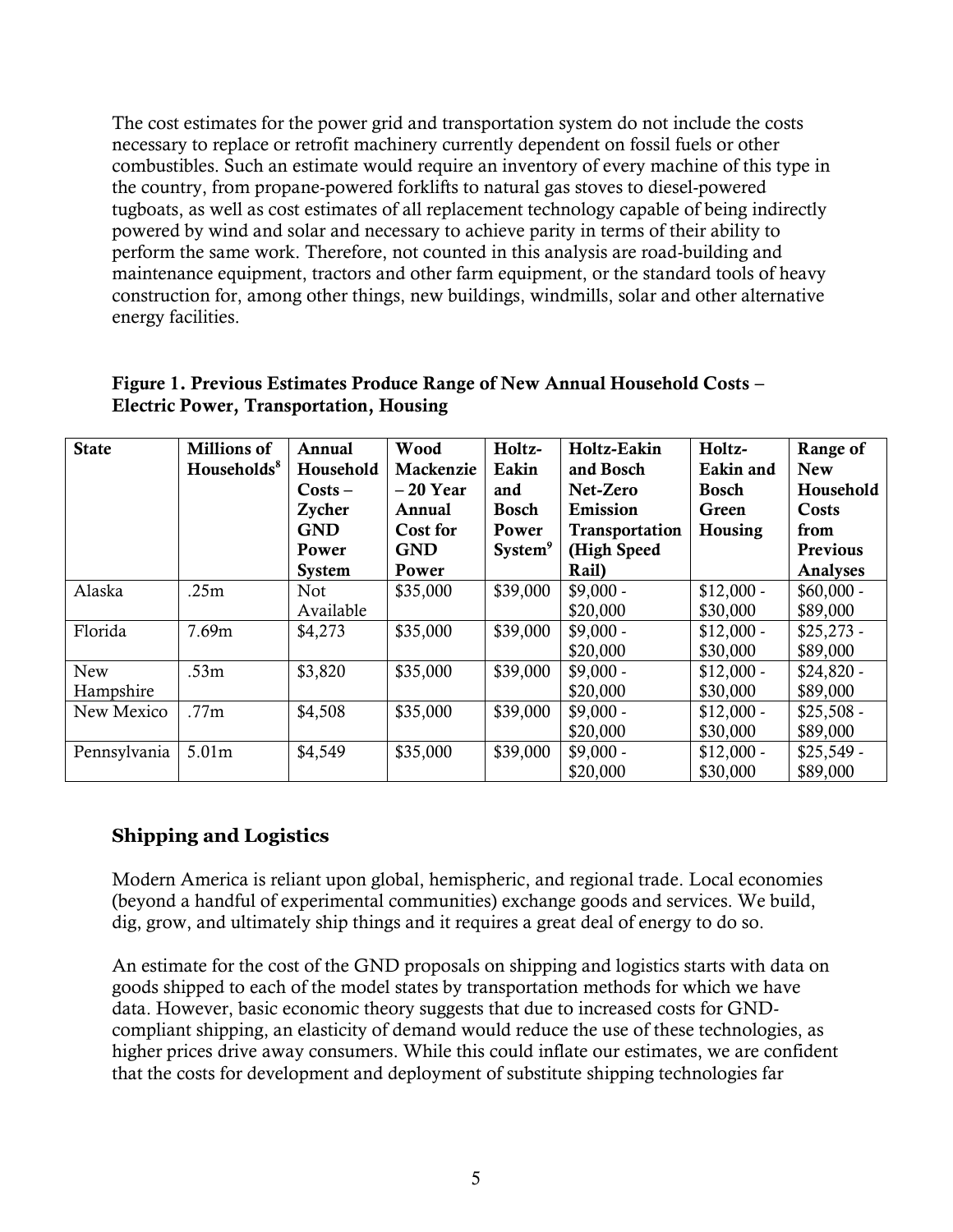outweigh reduced demand for traditional shipping even after the expense of retrofitting it to the GND.

Our estimates exclude air cargo and relies exclusively on trucking, rail, and barge traffic for which data are available. The exclusion of air cargo would effectively eliminate the availability of off-season produce, the timely delivery of FedEx and Amazon packages and a great deal of U.S. mail delivery. Relative comparisons are made between current costs and estimated GND compliant costs by evaluating energy intensity of the total shipping in terms of BTUs. $10$ 

The Center for Transportation Analysis's Freight Analysis Framework database provides information on total ton-miles of freight by shipping mode by destination state.<sup>11</sup> These tonmiles also exclude any freight that is not GND-compliant, such as shipments of oil or coal.

| <b>State</b> | <b>Trucking Ton-</b> | <b>Rail Ton-Miles</b> | <b>Barge Ton-Miles</b> |
|--------------|----------------------|-----------------------|------------------------|
|              | <b>Miles</b>         |                       |                        |
| Alaska       | 2,506.9311           | 0.2459                | 1,068.5184             |
| Florida      | 7,8737.1894          | 1,6593.0234           | 660                    |
| <b>New</b>   | 4,216.5778           | 276.3823              | N/A                    |
| Hampshire    |                      |                       |                        |
| New Mexico   | 10,142.5379          | 1,974.8886            | N/A                    |
| Pennsylvania | 62,771.9956          | 20,774.6559           | 1,933.3569             |

Figure 2. Mode-Exclusive Million Ton-Miles by Destination State by Mode, Excluding Non-GND Compliant Freight (2017)

We assume that nearly all freight delivered to these states is through a combination of these modes or via air cargo. However, air cargo is not specified in the available data and therefore we assume no costs for bringing air cargo shipments into compliance with the GND. As a result, the cost estimates presented here are significantly lower than the likely costs.

The BTU intensity per ton-mile for trucking, rail, and barge traffic is drawn from an analysis by the U.S. Department of Energy.<sup>12</sup> Trucking is approximately four to five times as energy intensive as rail or barge (1,390 BTU per ton-mile for trucking versus 320 and 225 for rail or barge.)

The combination of ton-miles in Figure 2 with BTU intensity by mode gives us an estimate for the total annual energy consumption, in BTUs, for freight delivered to each model state for each mode of shipping. Figure 3, relying upon an estimate from the University of Pennsylvania for \$32.24 for the production of a million BTUs from renewable sources, provides an estimate for increased shipping fuel costs due to GND implementation.<sup>13</sup> For purposes of illustration, we assume an extraordinary technological improvement in the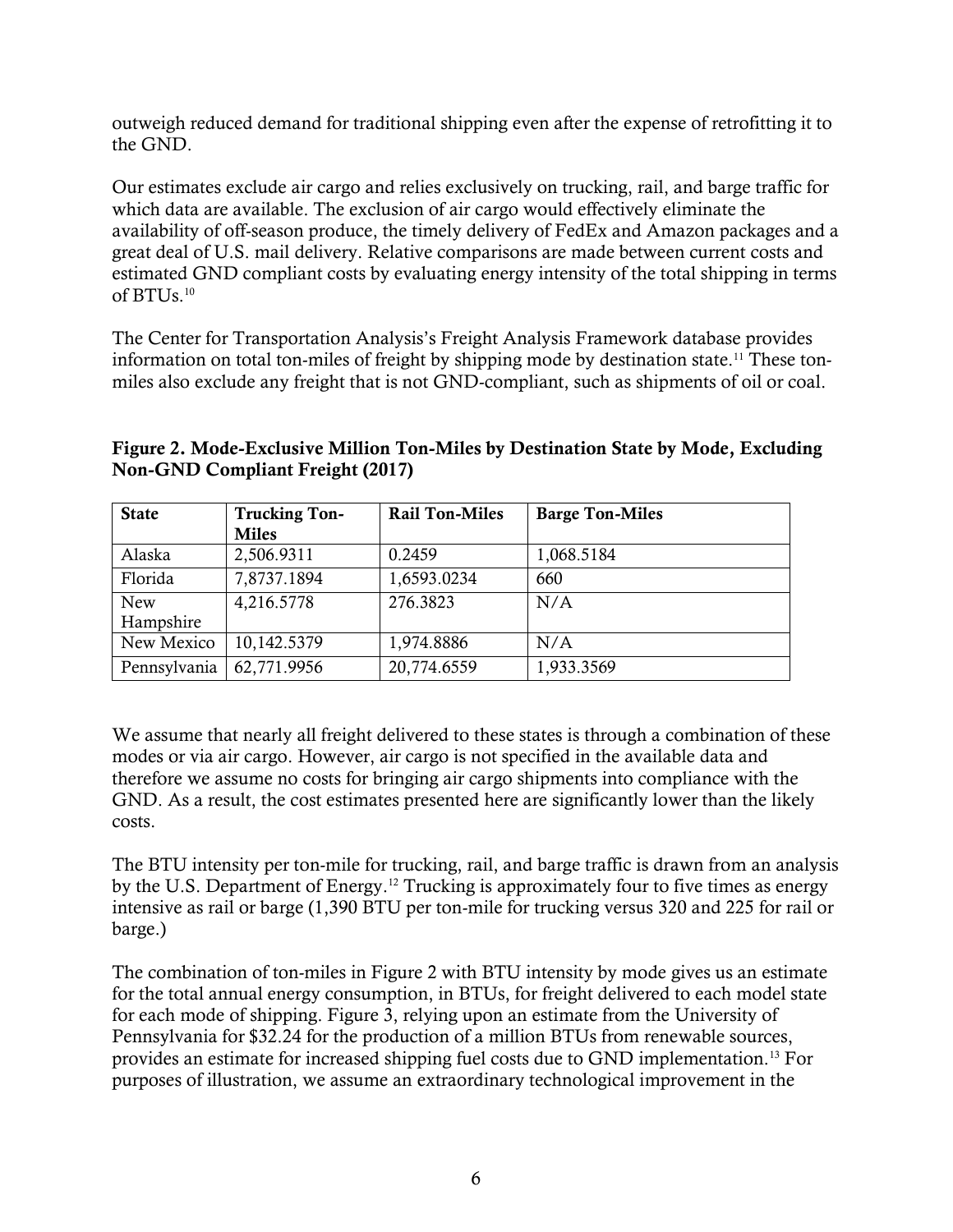development of renewable energy and have halved the cost estimate of a million BTUs to \$16.12.

| <b>State</b>            | Trucking<br><b>BTUs</b> | <b>Rail BTUS</b><br>(Millions) | <b>Barge</b><br><b>BTUs</b> | <b>Total BTUs</b><br>(Millions) | <b>Cost (Total BTUs)</b><br>x \$16.12/million) | <b>Cost Per</b><br>Household |
|-------------------------|-------------------------|--------------------------------|-----------------------------|---------------------------------|------------------------------------------------|------------------------------|
|                         | (Millions)              |                                | (Millions)                  |                                 |                                                |                              |
| Alaska                  | 3,484,634               | 78.688                         | 240,416.6                   | 3,725,129                       | \$60 million                                   | \$240                        |
| Florida                 | 109,444,693             | 5,309,767                      | 148,554.7                   | 114,903,015                     | \$1.85 billion                                 | \$241                        |
| <b>New</b><br>Hampshire | 5,861,043               | 88,442.34                      | $\boldsymbol{0}$            | 5,949,485                       | \$95.9 million                                 | \$181                        |
| New Mexico              | 14,098,128              | 631,964.4                      | $\boldsymbol{0}$            | 14,730,092                      | \$237.5 million                                | \$308                        |
| Pennsylvania            | 87253074                | 6,647,890                      | 435,005.3                   | 94,335,969                      | \$1.52 billion                                 | \$303                        |

Figure 3. Mode-Exclusive Shipping Energy Consumed in Million BTUs (2017) and Annual Household Costs

# **New Vehicles**

A key pillar of the GND is replacing all existing combustible-powered vehicles with electric vehicles (EVs). Current projections are for EVs to be, on average, more costly than conventional vehicles. EV prices, like conventional gas vehicle prices, will also vary based on size and features. Perhaps the most critical differentiating feature for the near term is the type of battery available for the vehicle. EVs that charge faster and have a longer range will undoubtedly fetch higher market prices. However, for the purposes of our analysis, a conservative estimate for EV costs to consumers is used. The price of \$39,500 is in line with the base MSRPs of the most popular EVs sold today.<sup>14</sup> To control for existing EVs, a ratio of 2.21 EVs per 1,000 residents is used to calculate total EVs in each state.<sup>15</sup>

Commercial cargo trucks are a different matter. There has not yet been similar adoption of EV technology in trucking. Further, prices of EV trucks are largely speculative at this time. For illustrative purposes (though not included in our analysis or conclusions), the prospective list price of an electric semi-tractor from Tesla is \$180,000.<sup>16</sup> Needless to say, this price is speculative and in these five states there are more than 15 million commercial trucks on the road today. While the economic effects of the GND must account for commercial vehicles, our analysis does not include them, and is therefore a conservative estimate of new vehicle costs. However, a partial accounting is made for truck freight in the shipping analysis above.

These costs are just upfront purchase price seen by consumers. EVs will also impose costs through the necessary infrastructure retrofits to have sufficient charging capacity for these vehicles at homes, businesses, and other public places, each of which will cost many thousands of dollars.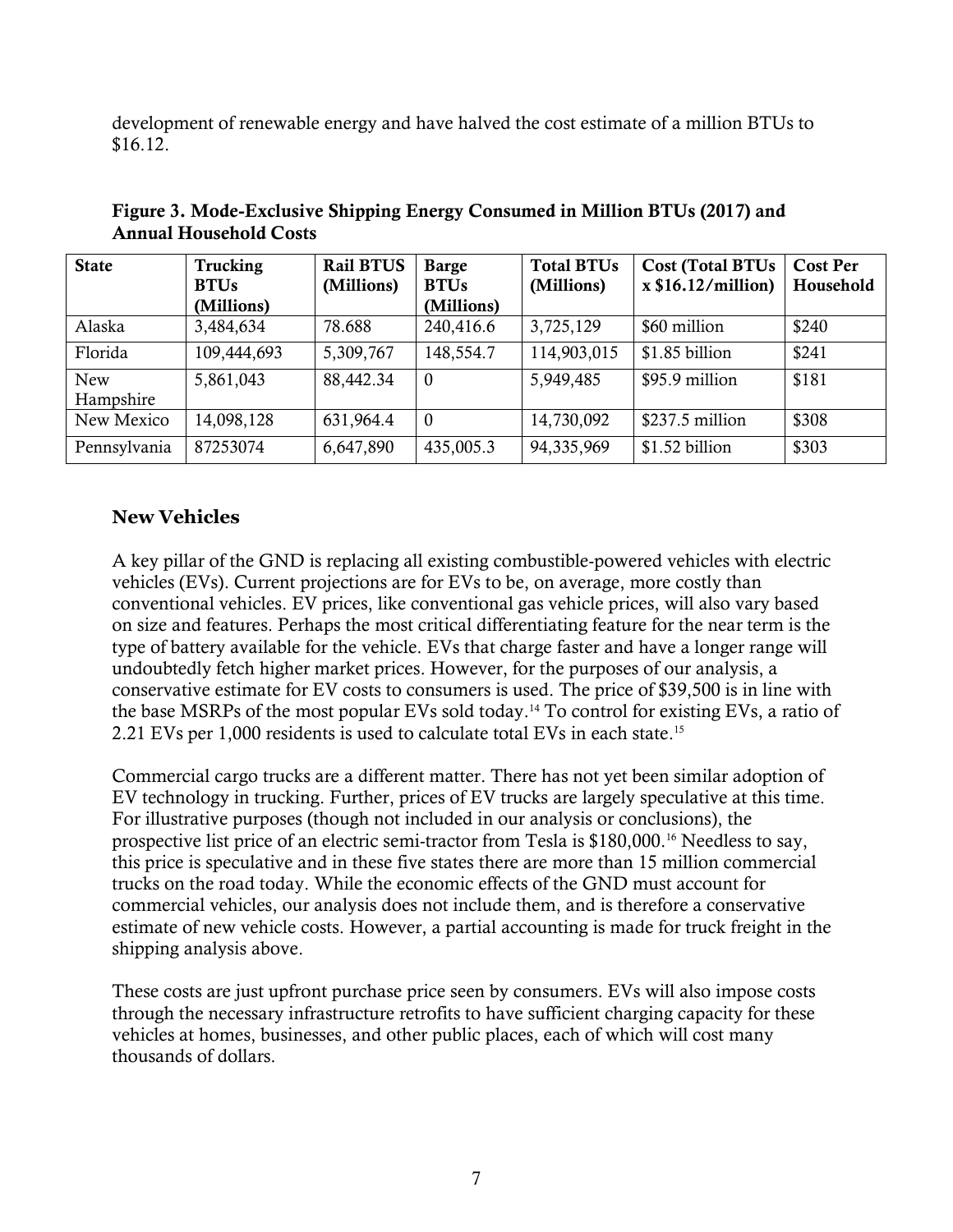Figure 4. Annual Cost of Replacing Existing non-GND Compliant Vehicles with Electric Vehicles

| <b>State</b>            | <b>Total</b><br>Cars | <b>Total Non-</b><br><b>GND Cars</b> | Annualized<br>Cost per EV For<br><b>Each of Initial</b><br><b>Five Years of</b><br>Ownership $17$ | <b>Total Cost Per</b><br>State to<br>Immediately<br><b>Replace Existing</b><br><b>Fleet of Personal</b><br><b>Vehicles</b> | Annual<br>Average<br>Household<br><b>Cost for</b><br>Personal<br>Vehicle<br>Conversion |
|-------------------------|----------------------|--------------------------------------|---------------------------------------------------------------------------------------------------|----------------------------------------------------------------------------------------------------------------------------|----------------------------------------------------------------------------------------|
| Alaska                  | 183,259              | 181,629                              | \$7,647                                                                                           | \$1,388,917,000                                                                                                            | \$5,556                                                                                |
| Florida                 | 7,855,250            | 7,808,178                            | \$7,647                                                                                           | \$59,709,100,000                                                                                                           | \$7,765                                                                                |
| <b>New</b><br>Hampshire | 529,491              | 526,493                              | \$7,647                                                                                           | \$4,026,092,000                                                                                                            | \$7,596                                                                                |
| New Mexico              | 661,197              | 656,566                              | \$7,647                                                                                           | \$5,020,760,000                                                                                                            | \$6,520                                                                                |
| Pennsylvania            | 4,640,471            | 4,612,167                            | \$7,647                                                                                           | \$35,269,200,000                                                                                                           | \$7,040                                                                                |

# **Building Retrofits**

The GND calls for maximum building efficiency. It explicitly envisions the retrofit of the current stock of structures in America. In the construction industry, retrofits of this kind are known as deep energy retrofits (DERs). The cost of a DER can vary considerably, given varying climates, building ages, uses, sizes, and other factors. A 2014 meta-analysis relied upon by the Department of Energy is the basis for our assumptions about residential construction. The average cost per a unit of housing for a DER is estimated at \$40,420.<sup>18</sup> The maximum average cost of a DER for commercial buildings is estimated at \$75 per square foot.<sup>19</sup>

Almost no data are readily available regarding industrial DERs, so we rely upon assumptions made in the underlying analyses. Therefore, we use an average maximum cost for large commercial buildings, \$150 per square foot, as an estimated cost for industrial DERs.<sup>20</sup>

State-by-state data for total building square footage is also scarce. For this study, energy consumption totals per sector divided by average energy consumption per square foot, both in BTUs, determined total square footage in each model state. Consumption per square foot was not readily available for industrial buildings, so a modest increase in consumption per square foot was assumed over commercial buildings in order to derive total industrial square footage.

Data from the Energy Information Administration (EIA) show that energy consumption per square foot in 2015 was 38,400 BTUs for residences and 82,000 BTUs for commercial buildings.<sup>21</sup> Industrial consumption per square foot was assumed at 100,000 BTUs, given the increase in BTU consumption per square foot from residential to commercial.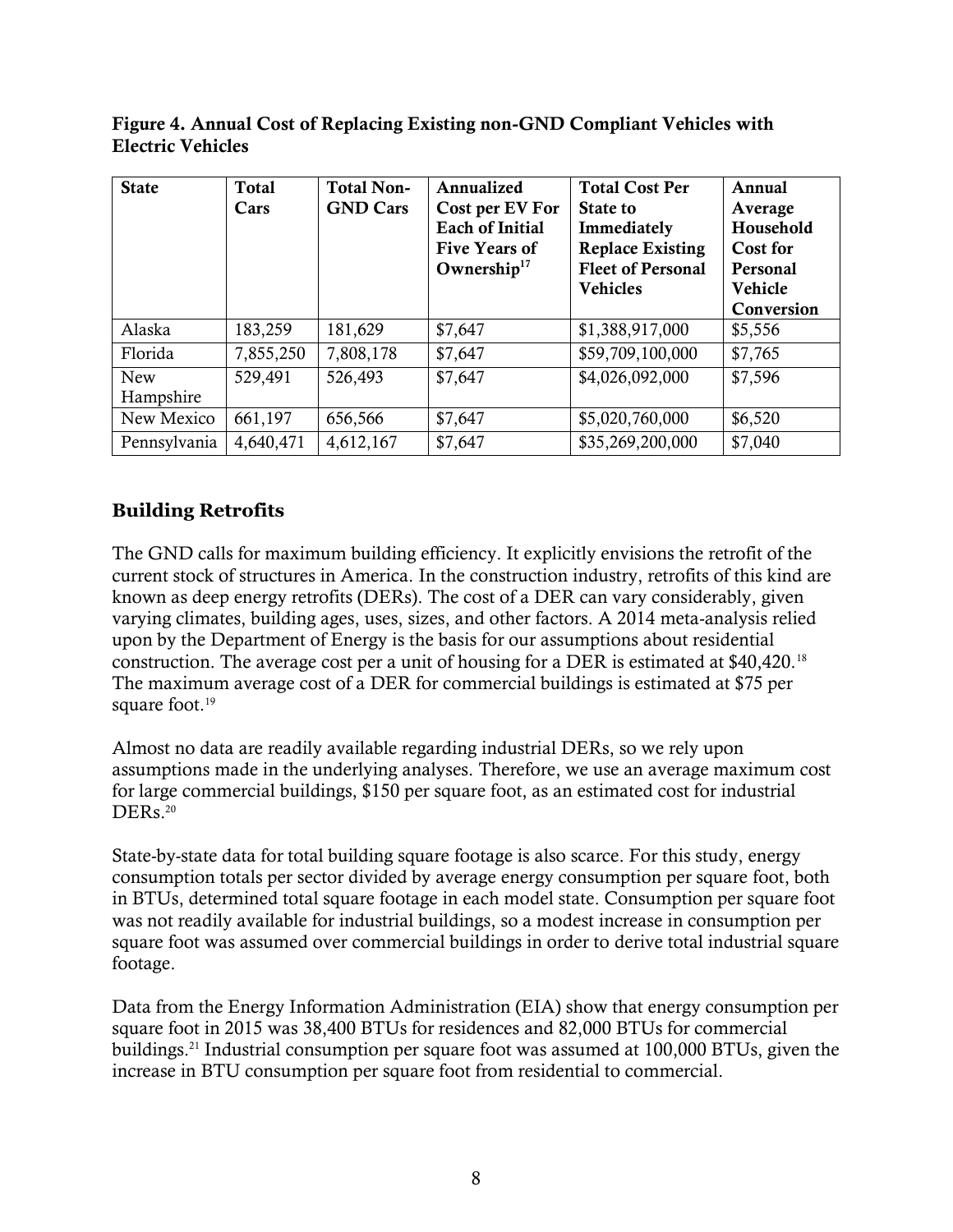Combining these figures with total 2016 energy consumption in BTUs per sector, obtained from EIA's state-by-state database,<sup>22</sup> produced estimates of total active square footage of buildings across all sectors.

| <b>State</b> | Residential<br>Consumption<br>in Million<br><b>BTU</b> | <b>Residential</b><br><b>Square Footage</b> | Commercial<br>Consumption<br>in Million<br><b>BTU</b> | Commercial<br>Square<br>Footage | <b>Industrial</b><br>Consumption<br>in Million<br><b>BTU</b> | Thousands of<br><b>Industrial</b><br><b>Square Feet</b> |
|--------------|--------------------------------------------------------|---------------------------------------------|-------------------------------------------------------|---------------------------------|--------------------------------------------------------------|---------------------------------------------------------|
| Alaska       | 38,800,000                                             | 1,010,416,667                               | 42,800,000                                            | 521,951,220                     | 320,900,000                                                  | 3,209,000                                               |
| Florida      | 478,300,000                                            | 12,455,729,167                              | 449,700,000                                           | 5,484,146,341                   | 393,500,000                                                  | 3,935,000                                               |
| <b>New</b>   | 63,700,000                                             | 1,658,854,167                               | 39,900,000                                            | 486,585,366                     | 27,000,000                                                   | 270,000                                                 |
| Hampshire    |                                                        |                                             |                                                       |                                 |                                                              |                                                         |
| New Mexico   | 71,700,000                                             | 1,867,187,500                               | 62,900,000                                            | 767,073,171                     | 171,400,000                                                  | 1,714,000                                               |
| Pennsylvania | 531,700,000                                            | 13,846,354,167                              | 345,500,000                                           | 4,213,414,634                   | 1,001,900,000                                                | 10,019,000                                              |

Figure 5. Residential, Commercial, and Industrial Square Footage<sup>23</sup>

The total cost of implementing a DER for all existing buildings in the United States is estimated via two methods. For residential, total DER cost is calculated by obtaining census data on total housing units in each state in 2018 and multiplying this figure by the average residential unit DER cost of \$40,420.<sup>24</sup> For commercial and industrial buildings, the average DER cost is obtained by multiplying estimated and assumed DER costs for commercial and industrial buildings, respectively, by total estimated square footage.

Figure 6. DER Investments under GND

| <b>State</b> | Residential | <b>Total DER Cost</b> | Commercial    | Cost (\$75/       | <b>Thousands</b> | $Cost$ (\$150 per   |
|--------------|-------------|-----------------------|---------------|-------------------|------------------|---------------------|
|              | Units       | $($40,420/$ unit)     | (Sq. Ft.)     | Sq. Ft.           | of               | Sq. Ft.             |
|              |             |                       |               |                   | Industrial       |                     |
|              |             |                       |               |                   | Sq. Ft.          |                     |
| Alaska       | 318,336     | \$12,867,141,120      | 521,951,220   | \$39,146,341,463  | 3,209,000        | \$481,350,000,000   |
| Florida      | 9,547,305   | \$385,902,068,100     | 5,484,146,341 | \$411,310,975,610 | 3,935,000        | \$590,250,000,000   |
| <b>New</b>   | 638,091     | \$25,791,638,220      | 486,585,366   | \$36,493,902,439  | 270,000          | \$40,500,000,000    |
| Hampshire    |             |                       |               |                   |                  |                     |
| New Mexico   | 943,208     | \$38,124,467,360      | 767,073,171   | \$57,530,487,805  | 1,714,000        | \$257,100,000,000   |
| Pennsylvania | 5,713,150   | \$230,925,523,000     | 4,213,414,634 | \$316,006,097,561 | 10,019,000       | \$1,502,850,000,000 |

Critically, the discussion of this paper is about the cost of transition to GND structures. Clearly, any benefits realized from more energy efficient buildings would reduce future operating costs and emissions.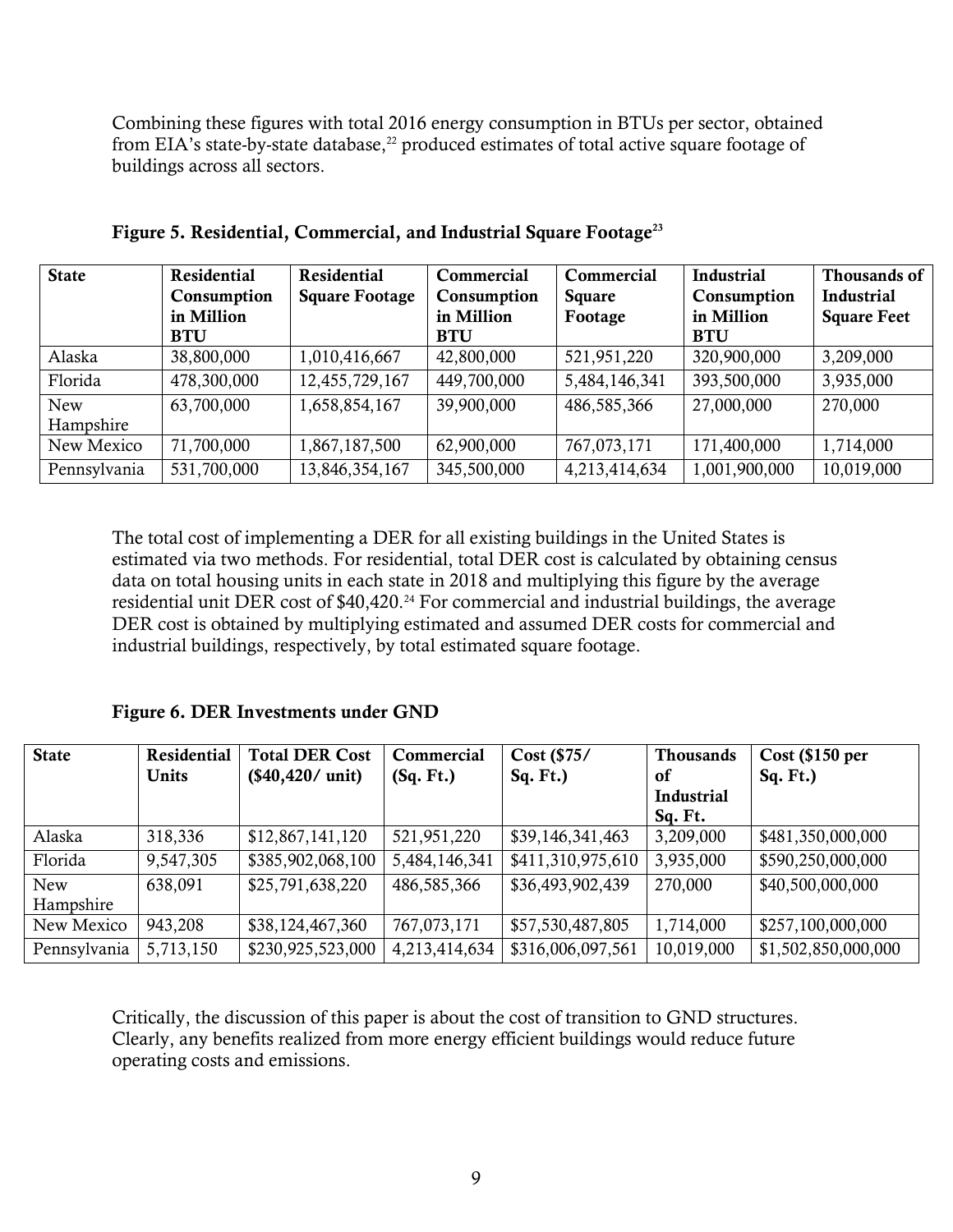Taken together, the estimated costs for retrofitting current residential, commercial, and industrial buildings is astronomical. Of our representative states, Alaska has the fewest residential structures and other square footage by orders of magnitude.

Yet, the combined investments to upgrade residential, commercial, and industrial building stock is a mind-boggling \$533.4 trillion. (See Figure 7.) Therefore, for the purposes of public education, the key figure is the average cost of a DER for residential homes, \$40,420.

| <b>State</b>            | <b>Residential DER</b><br>Costs | Commercial<br><b>DER Costs</b> | <b>Industrial DER</b><br>Costs | <b>Total DER</b><br><b>Investments</b><br>(\$million) |
|-------------------------|---------------------------------|--------------------------------|--------------------------------|-------------------------------------------------------|
| Alaska                  | \$12,867,141,120                | \$39,146,341,463               | \$481,350,000,000              | \$533,363                                             |
| Florida                 | \$385,902,068,100               | \$411,310,975,610              | \$590,250,000,000              | \$1,387,463                                           |
| <b>New</b><br>Hampshire | \$25,791,638,220                | \$36,493,902,439               | \$40,500,000,000               | \$102,786                                             |
| New Mexico              | \$38,124,467,360                | \$57,530,487,805               | \$257,100,000,000              | \$352,755                                             |
| Pennsylvania            | \$230,925,523,000               | \$316,006,097,561              | \$1,502,850,000,000            | \$2,049,782                                           |

# Figure 7. Total DER Investments by Household

# **Summary and Synthetic Estimates for Robustness**

Figures 8, 9, and 10 summarize the findings of this study in order to put in context the tremendous costs of the GND. As a final set of calculations, we created synthetic estimates for the variables where multiple analyses exist: the household costs for the electric grid, electric vehicles, and retrofitting the nation's housing stock to comply with the GND.

Zycher's analysis varies by state for the electric grid, while Holtz-Eakin and Bosch offer a national average of \$39,000 and Wood Mackenzie finds a national average of \$35,000. The first synthetic variable, Synthetic Grid Estimate, takes the average of these three figures. For Alaska, only the latter two estimates are averaged; Zycher did not offer an estimate. For example, in Florida, Zycher estimates \$4,273, Wood Mackenzie estimates \$35,000, and Holtz-Eakin and Bosch estimate \$39,000. The average or combined estimate is the sum of the figures divided by three, \$23,091.

We present our own estimate to transform the auto fleet to EVs and include a range of likely expenses from Holtz-Eakin and Bosch for shifting the nation to high-speed rail. The synthetic transportation estimate is the mid-point of the range for high-speed rail combined with the household EV costs.

We also created a synthetic estimate for housing using the average DER cost of \$40,240 and the range of likely outcomes found by Holtz-Eakin and Bosch of \$12,000 to \$30,000. Because there is no state variability in the data, the synthetic housing estimate is \$27,413.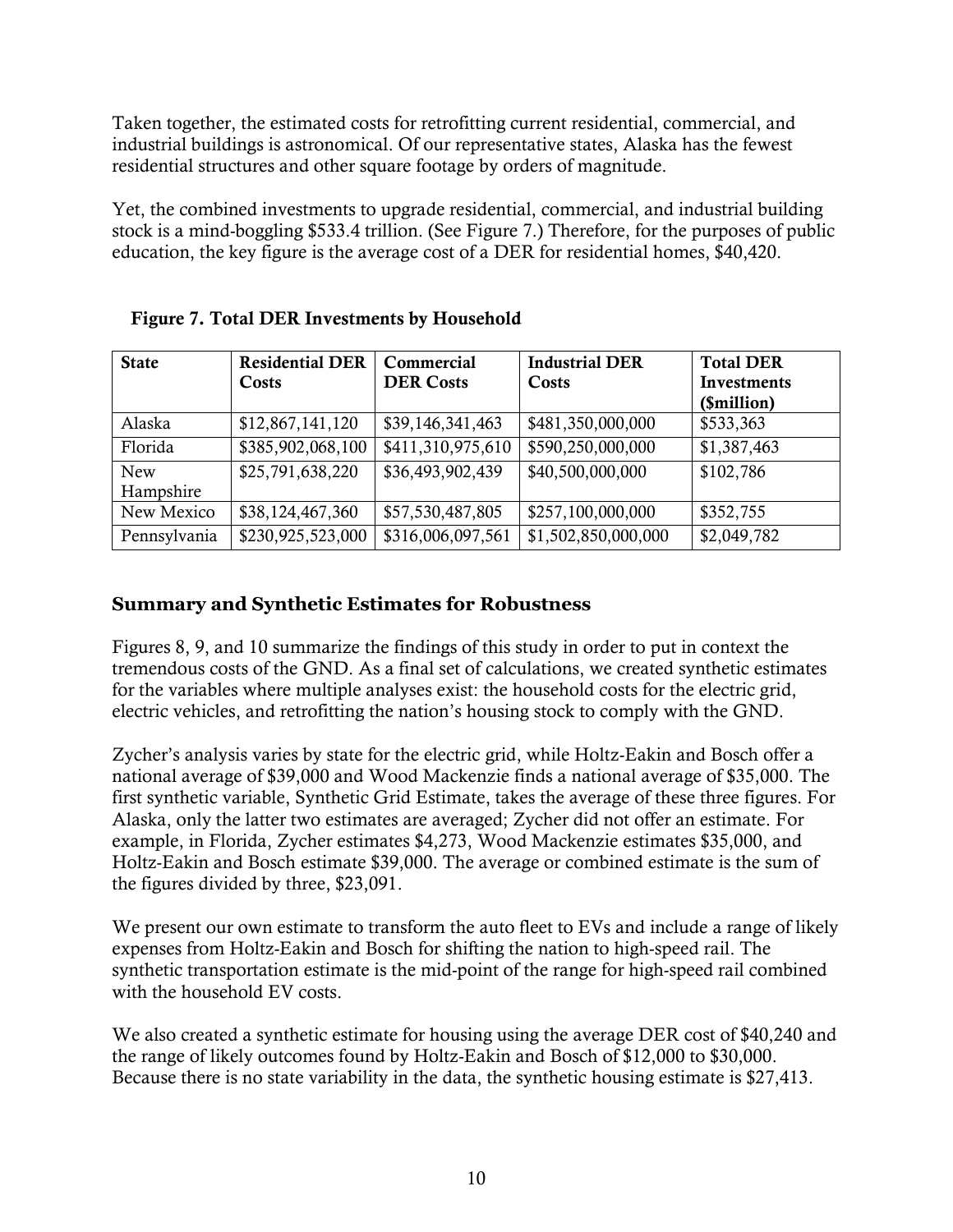Figure 8. Average Household Costs

| <b>State</b> | Annual<br>Average<br>Household<br><b>Cost to Green</b> | Annual<br>Average<br><b>Shipping</b><br><b>Cost Per</b> | Annual<br>Average<br>Household<br>Cost to | Holtz-Eakin<br>and Bosch et.<br>al. Estimate of<br><b>Zero-Emission</b> | Average<br><b>Residential</b><br>DER One-<br><b>Time Cost</b> | Holtz-Eakin and<br>Bosch et. al.<br><b>Green Housing</b><br>Estimate - One- |
|--------------|--------------------------------------------------------|---------------------------------------------------------|-------------------------------------------|-------------------------------------------------------------------------|---------------------------------------------------------------|-----------------------------------------------------------------------------|
|              | <b>Electric Power</b>                                  | Household                                               | <b>Convert to</b><br>$EV -$               | Transportation<br>- Annual Cost                                         |                                                               | <b>Time Cost</b>                                                            |
|              |                                                        |                                                         | Authors'                                  | for High-Speed                                                          |                                                               |                                                                             |
|              |                                                        |                                                         | Estimate <sup>25</sup>                    | Rail                                                                    |                                                               |                                                                             |
| Alaska       | \$35,000 to                                            | \$240                                                   | \$5,556                                   | \$9,000 to                                                              | \$40,240                                                      | \$12,000 to                                                                 |
|              | \$39,000                                               |                                                         |                                           | \$20,000                                                                |                                                               | \$30,000                                                                    |
| Florida      | \$4,273 to                                             | \$241                                                   | \$7,765                                   | \$9,000 to                                                              | \$40,240                                                      | \$12,000 to                                                                 |
|              | \$39,000                                               |                                                         |                                           | \$20,000                                                                |                                                               | \$30,000                                                                    |
| New          | \$3,320 to                                             | \$181                                                   | \$7,596                                   | \$9,000 to                                                              | \$40,240                                                      | \$12,000 to                                                                 |
| Hampshire    | \$39,000                                               |                                                         |                                           | \$20,000                                                                |                                                               | \$30,000                                                                    |
| New Mexico   | \$4,508 to                                             | \$308                                                   | \$6,520                                   | \$9,000 to                                                              | \$40,240                                                      | \$12,000 to                                                                 |
|              | \$39,000                                               |                                                         |                                           | \$20,000                                                                |                                                               | \$30,000                                                                    |
| Pennsylvania | \$4,549 to                                             | \$303                                                   | \$7,040                                   | \$9,000 to                                                              | \$40,240                                                      | $$12,000$ to                                                                |
|              | \$39,000                                               |                                                         |                                           | \$20,000                                                                |                                                               | \$30,000                                                                    |

The synthetic estimates, when combined with the estimate for increased shipping expenses, produce a single figure for households in each state for the initial year of implementation. For each of the next four years, the household costs would fall by \$27,413, the amount to implement a DER for every home. After five years, the expense associated with converting each household to EVs would fall away.

While it is not possible to express absolute confidence in the estimated costs for these provisions of the GND, the use of synthetic estimates reduces the risk of any one type of analysis skewing the results. Critics will undoubtedly highlight the variance in the data. However, variance is not a detriment when analyzing such a sweeping set of proposals. Rather, it is a mark of humility. Further, we contend that the conclusions drawn here are extremely modest, representing only the energy-related costs. The GND calls for universal health care and guaranteed employment among other social policies that would have tremendous transition costs.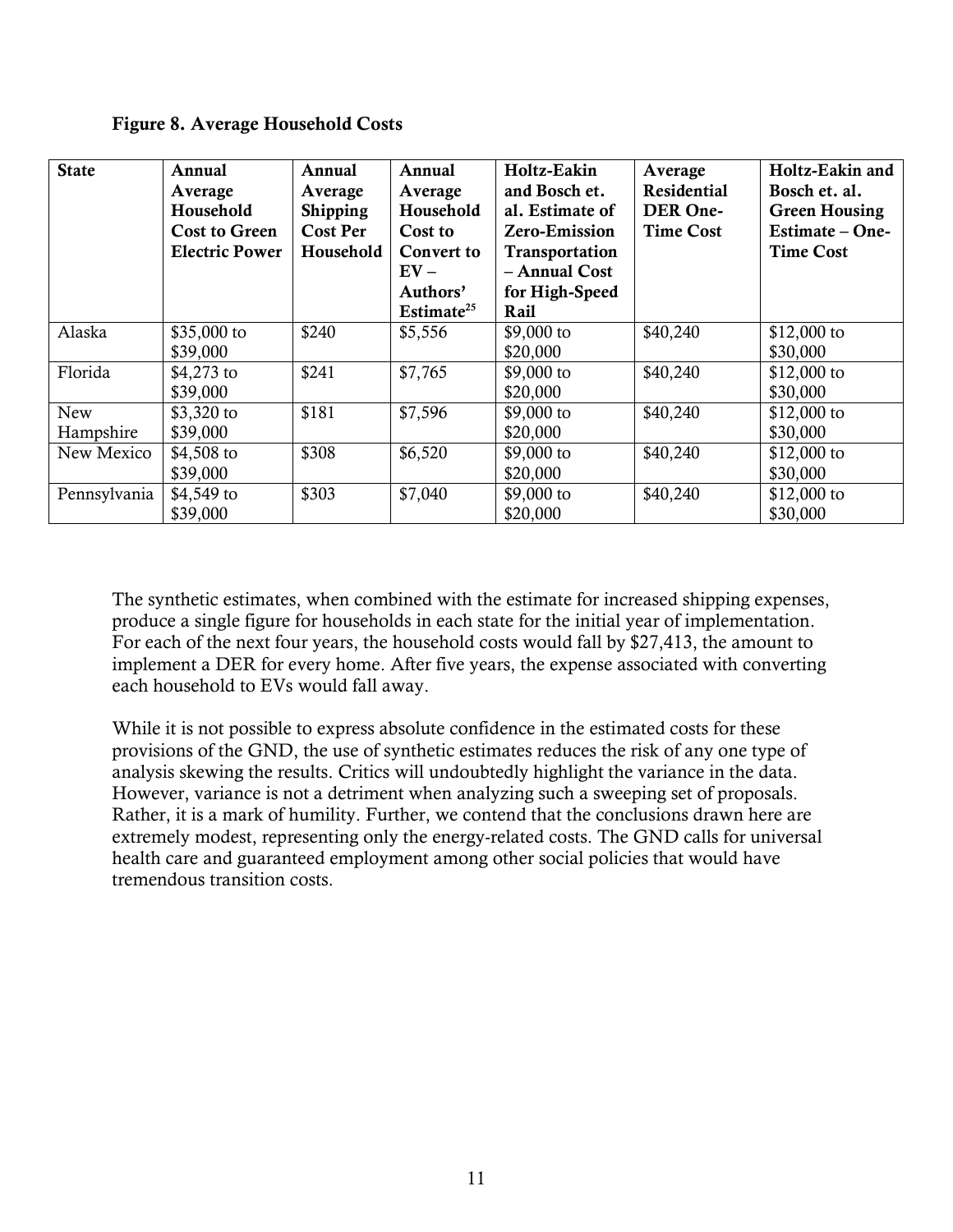| <b>State</b>  | Annual<br><b>Synthetic Grid</b><br><b>Estimate</b> | Annual<br>Transportation<br>Estimate – EV<br>and High-Speed<br>Rail | <b>Synthetic Housing</b><br><b>Estimate</b> | <b>Annual Average</b><br><b>Shipping Cost</b><br>Per Household | <b>First Year</b><br>Implementation<br><b>Best Estimate to</b><br><b>Transition</b><br>Power, Shipping,<br>Transportation<br>and Construction<br>to GND |
|---------------|----------------------------------------------------|---------------------------------------------------------------------|---------------------------------------------|----------------------------------------------------------------|---------------------------------------------------------------------------------------------------------------------------------------------------------|
| Alaska        | \$52,796                                           | \$20,056                                                            | \$27,413                                    | \$240                                                          | \$100,505                                                                                                                                               |
| Florida       | \$23,091                                           | \$22,265                                                            | \$27,413                                    | \$241                                                          | \$73,010                                                                                                                                                |
| New Hampshire | \$22,773                                           | \$22,096                                                            | \$27,413                                    | \$181                                                          | \$72,463                                                                                                                                                |
| New Mexico    | \$23,169                                           | \$21,020                                                            | \$27,413                                    | \$308                                                          | \$71,910                                                                                                                                                |
| Pennsylvania  | \$23,183                                           | \$21,540                                                            | \$27,413                                    | \$303                                                          | \$72,439                                                                                                                                                |

#### Figure 9. Synthetic Estimates and Best Estimate of Household Costs

#### Figure 10. Sum of Average Household Costs

| <b>State</b>  | Year 1 Household<br>Costs | <b>Annual Household</b><br>Costs Years 2-5 | <b>Annual Household</b><br><b>Costs Years 6 and Ever</b><br>After |
|---------------|---------------------------|--------------------------------------------|-------------------------------------------------------------------|
| Alaska        | \$100,505                 | \$73,092                                   | \$67,536                                                          |
| Florida       | \$73,010                  | \$45,597                                   | \$37,832                                                          |
| New Hampshire | \$72,463                  | \$45,050                                   | \$37,454                                                          |
| New Mexico    | \$71,910                  | \$44,497                                   | \$37,977                                                          |
| Pennsylvania  | \$72,439                  | \$45,026                                   | \$38,506                                                          |

# **Conclusion**

The Green New Deal is a plan to radically reshape the American economy and the landscape of a household economy. Every aspect of how we live and work would be affected by the proposal. The preponderance of goods essential for agriculture, transportation, and construction would be replaced. In short, it is not realistic. However, national political figures and perhaps even a growing movement of fellow citizens would like to implement it as a policy agenda.

All of the potential benefits, and social costs—such as massive increases in land use for the production of energy and food without fossil fuel inputs—are beyond the scope of this analysis. Yet we can conclude that the Green New Deal is an unserious proposal that is at best negligent in its anticipation of transition costs and at worst is a politically motivated policy whose creativity is outweighed by its enormous potential for economic destruction.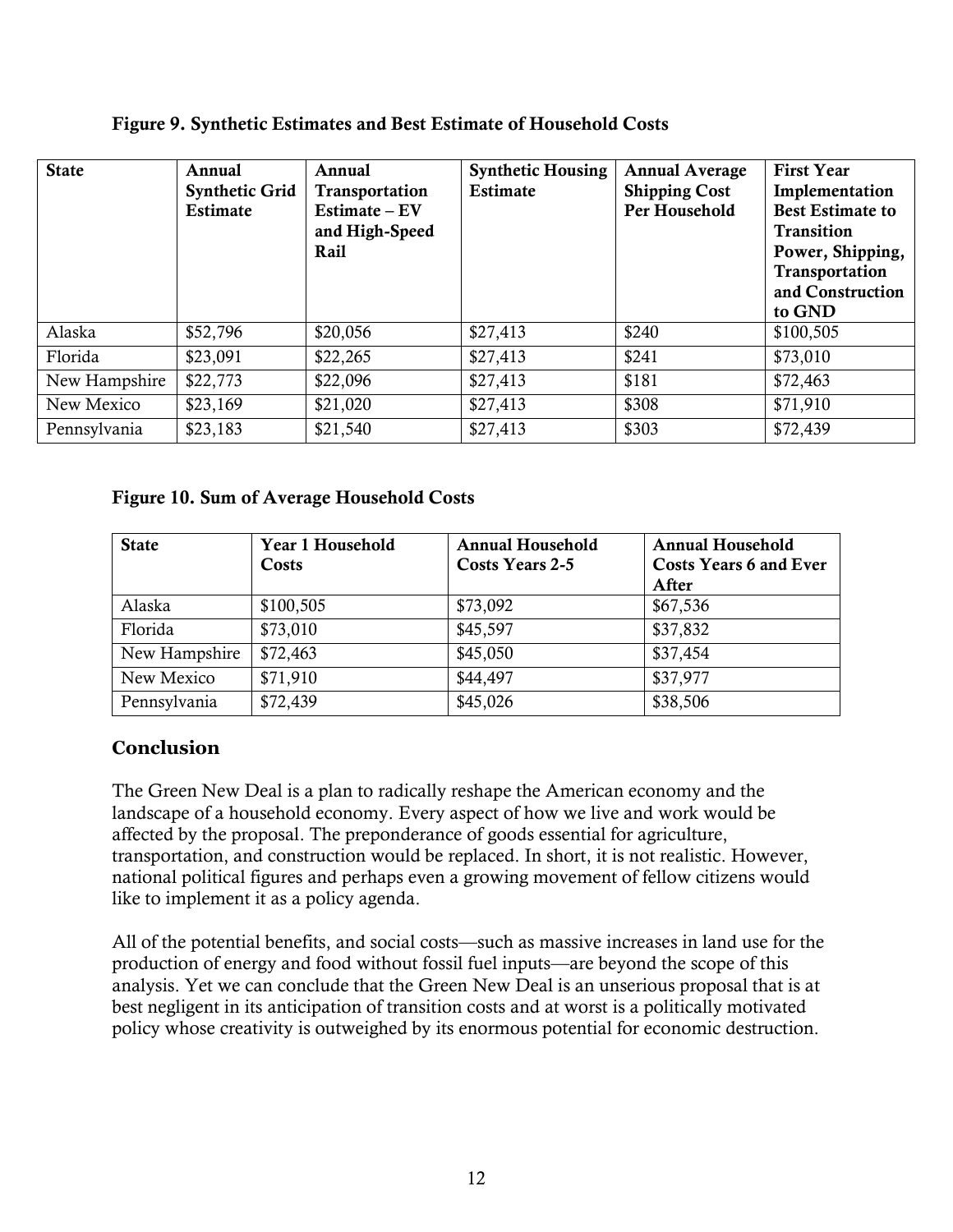#### **Notes**

<sup>3</sup> Benefit-cost estimates rely on net present value (NPV) to provide analysts a tool to see how various benefits or costs change over time. Similarly, robust cost estimates utilize NPV analysis and costs are calculated as negative, future cash-flows. The various elements of the GND – from changes in housing stock, to vehicles, to the electric grid – would all require specialized and differing discount rates to find the NPV. This analysis is a composite of others' work as well as our own estimates and there is no single discount rate available that is sensible for either the component parts of the GND or the other cost estimates. As a result, we did not discount future costs. Admittedly, this may overestimate the effects of the GND in the out years but we are confident that the magnitude of the estimated costs are not affected by minor variances in discount rates or the NPV for the GND.

<sup>4</sup> Benjamin Zycher, *The Green New Deal: Economics and Policy Analytics*, American Enterprise Institute, 2019, https://www.aei.org/wp-content/uploads/2019/04/RPT-The-Green-New-Deal-5.5x8.5-FINAL.pdf. <sup>5</sup> Nichola Groom, "Weaning U.S. power sector off fossil fuels would cost \$4.7 trillion: study," Reuters, June 27, 2019, https://www.reuters.com/article/us-usa-carbon-report/weaning-u-s-power-sector-off-fossil-fuelswould-cost-4-7-trillion-study-idUSKCN1TS0GX.

 $6$  H.R.109.

<sup>7</sup> Douglas Holtz-Eakin, Dan Bosch, Ben Gitis, Dan Goldbeck, and Philip Rossetti, The Green New Deal: Scope, Scale, and Implications, American Action Forum, February 25, 2019,

https://www.americanactionforum.org/research/the-green-new-deal-scope-scale-and-implications/.

<sup>8</sup> With 126.22 million households in the United States in 2017. "Number of households in the United States in 2017, by state (in millions)," Statista, https://www.statista.com/statistics/242258/number-of-us-householdsby-state/.

<sup>9</sup> Holtz-Eakin and Bosch provide national estimate and an average household estimate. Presented here is the household estimate.

<sup>10</sup> A British thermal unit is a unit of measure for energy. One million BTUs is enough to dry about 50 loads of laundry.

<sup>11</sup> Freight Analysis Framework Data Tabulation Tool (FAF4), Center for Transportation Analysis, accessed July 10, 2019, https://faf.ornl.gov/faf4/Extraction2.aspx.

<sup>12</sup> Trucking and Rail BTUs per ton-mile: U.S. Department of Energy, Office of Energy Efficiency and Renewable Energy, "Freight Transportation Demand: Energy-Efficient Scenarios for a Low-Carbon Future," Transportation Energy Futures Series, March 2013,

https://digital.library.unt.edu/ark:/67531/metadc844590/m2/1/high\_res\_d/1072830.pdf.

Barge BTUs per ton-mile: U.S. Department of Transportation, Bureau of Transportation Statistics, Table 6-10 Energy Intensities of Domestic Freight Transportation Modes: 2007-2013,

https://www.bts.gov/archive/data\_and\_statistics/by\_subject/freight/freight\_facts\_2015/chapter6/table6\_10. <sup>13</sup> Energy Cost Calculator, College of Agricultural Sciences, Cooperative Extension, Pennsylvania State University, accessed July 10, 2019,

https://buffalo.extension.wisc.edu/files/2011/01/Energy-Cost-Calculator-for-Various-Fuels-PSU.pdf. <sup>14</sup> Jeffrery Rissman, "The Future of Electric Vehicles in the U.S.," Energy Innovation Policy & Technology LLC, September 2017, https://energyinnovation.org/wp-content/uploads/2017/10/2017-09-13-Future-of-EVs-Research-Note\_FINAL.pdf.

<sup>15</sup> Mark Kane, "State-By-State Look at Plug-In Electric Cars per 1,000 Residents," InsideEVs, December 1, 2018, https://insideevs.com/news/341522/state-by-state-look-at-plug-in-electric-cars-per-1000-residents/. <sup>16</sup> Tesla Semi, Tesla website, accessed July 10, 2019, https://www.tesla.com/semi.

<sup>&</sup>lt;sup>1</sup> Recognizing the duty of the Federal Government to create a Green New Deal, H.R. 109/S. 59, 116<sup>th</sup> Congress, https://www.congress.gov/bill/116th-congress/house-resolution/109/text,  $\overline{\phantom{a}}$ 

https://www.congress.gov/bill/116th-congress/senate-

resolution/59?q=%7B%22search%22%3A%5B%22green+new+deal%22%5D%7D&s=2&r=3.

<sup>&</sup>lt;sup>2</sup> Vote summary, "On the Cloture Motion (Motion to Invoke Cloture on the Motion to Proceed to S.J. Res. 8, Vote Number 52, 3/5 Vote Result: Cloture Motion Rejected March 26, 2019, 04:18 PM,

https://www.senate.gov/legislative/LIS/roll\_call\_lists/roll\_call\_vote\_cfm.cfm?congress=116&session=1&vo te=00052#top.